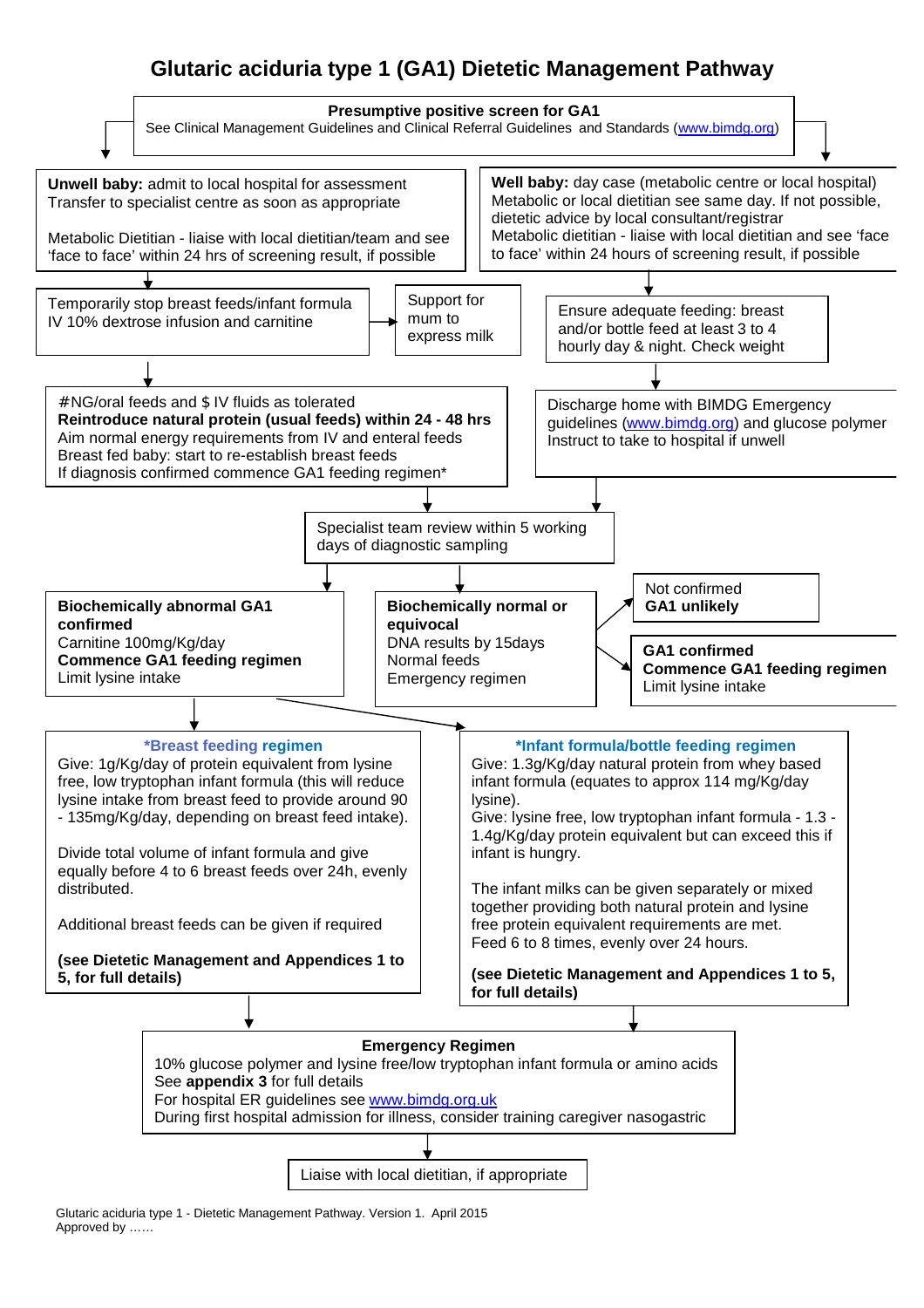## **Glutaric aciduria type 1 - Dietetic Management**

- Carnitine supplementation (100mg/kg/day, adjust according to response) to prevent deficiency
- Low lysine (low protein) diet with lysine free low tryptophan and micronutrient supplements
- Regular monitoring of plasma amino acids, specifically lysine (aim lower end of normal reference range) and arginine (aim normal reference range)
- Dietary emergency regimen (oral/tube)
- Emergency hospital treatment as per BIMDG emergency guidelines ([www.bimdg.org\)](http://www.bimdg.org)

## *Dietary treatment*

Figures adapted from: Kölker S, Christensen E, Leonard JV, Greenberg CR, Boneh A, Burlina AB, Burlina AP, Dixon M, Duran M, García Cazorla A, Goodman SI, Koeller DM, Kyllerman M, Mühlhausen C, Müller E, Okun JG, Wilcken B, Hoffmann GF, Burgard P. Diagnosis and management of glutaric aciduria type I-revised recommendations. J Inherit Metab Dis. 34: 677-94. Epub 2011 Mar 23.

| <b>Dietary Treatment</b>                               | Age              |                  |  |  |  |
|--------------------------------------------------------|------------------|------------------|--|--|--|
|                                                        | $0-6m$           | $7 - 12m$        |  |  |  |
| Lysine mg/kg/day                                       | $114 \text{ mg}$ | 114 $mg$         |  |  |  |
| Protein (natural) g/Kg/day                             | 1.3 <sub>g</sub> | 1.3 <sub>g</sub> |  |  |  |
| Lysine-free, low tryptophan<br>amino acid mix g/Kg/day | $1.3 - 1.4g$     | 1g               |  |  |  |
| Total protein equivalent                               | $2.6 - 2.7g$     | 2.3q             |  |  |  |
| Energy kcal/Kg/days                                    | 80-115 kcal      | 80-95 kcal       |  |  |  |

## **Dietary management information** (as per local centres own resource)

- Emergency regimen information (when to use, preparation, local hospital details)
- GA1 dietary information
- Weaning: low protein diet
- Weaning low protein recipes
- 1g protein exchanges
- **Emergency feeds**
- Summary of suitable lysine-free, low tryptophan L-amino acid supplements
- Special low protein food lists and advice sheet to GPs
- Home delivery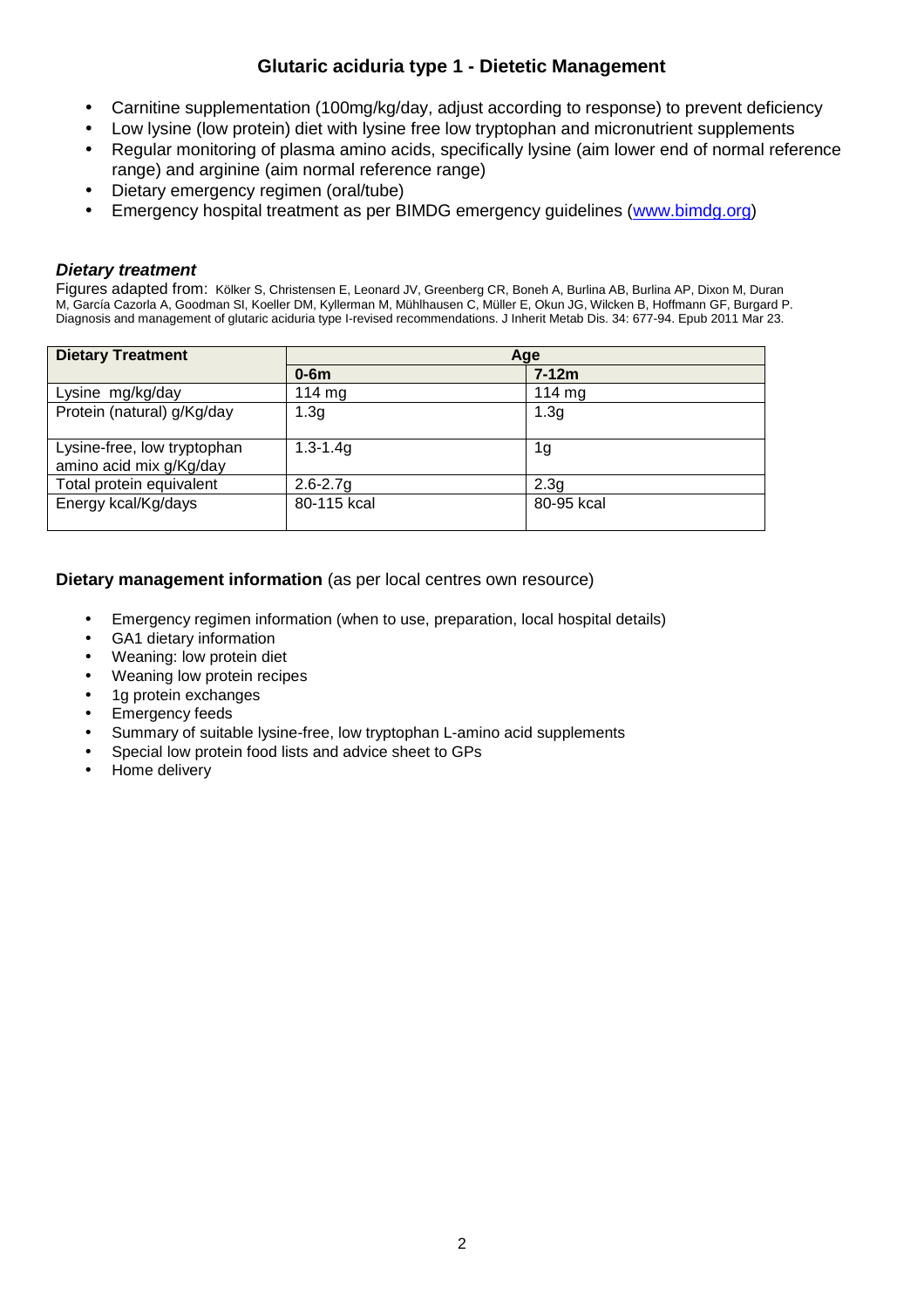#### **Appendix 1 - Breast feeding regimen**

Kölker S *et al* 2007, 2011 recommendation is 0.8-1.3 g/kg/day protein equivalent from lysine-free, low tryptophan L-amino acid supplement between 0-6m. Propose give 1g/Kg/day protein equivalent from protein substitute. *GA 1* Anamix Infant, Nutricia contains 2g/100 ml protein equivalent.

Kölker S *et al* 2007, 2011 recommendation for lysine requirement is: 100mg/Kg/day between 0-6 m of age. Volume of breast milk unknown unless expressed. Human milk: protein = 1.3g/100 ml (Food Standards Agency). Average lysine content is 69 mg/g protein or 90mg lysine/100ml (WHO/FAO/UNU 2007). Normal lysine intake from breast milk only at: 150 ml/Kg/day = 135 mg/Kg/day; at 175 mg/kg/day = 157 mg/Kg/day: at 200 ml/Kg/day = 179 mg/kg/day

| GA1 Infant - breast feeding regimen for 0-6mths |                    |                                                         |              |              |                                          |                                 |            |                                           |            |            |
|-------------------------------------------------|--------------------|---------------------------------------------------------|--------------|--------------|------------------------------------------|---------------------------------|------------|-------------------------------------------|------------|------------|
| Weight of                                       | <b>Total daily</b> | Fluid requirement                                       |              |              | Theoretical lysine intake (mg/kg/day)    |                                 |            | Total protein intake (g/Kg/day) (from     |            |            |
| infant                                          | volume of          |                                                         |              |              | from breast feeds, assuming fluid intake |                                 |            | lysine free/low tryptophan infant formula |            |            |
|                                                 | lysine-            |                                                         |              |              | from lysine-free/low tryptophan infant   |                                 |            | and breast milk)                          |            |            |
|                                                 | free/low           |                                                         |              |              | formula decreases breast milk volume by  |                                 |            |                                           |            |            |
|                                                 | tryptophan         |                                                         |              |              | same amount.                             |                                 |            |                                           |            |            |
|                                                 | infant             |                                                         |              |              | Total volume is for combined intake of   |                                 |            |                                           |            |            |
|                                                 | formula to         |                                                         |              |              |                                          | breast milk and lysine-free/low |            |                                           |            |            |
|                                                 | provide            |                                                         |              |              | tryptophan formula.                      |                                 |            |                                           |            |            |
|                                                 | 1g/Kg/d,           | Total daily<br>Total daily<br>Total daily<br>Feeding at |              |              |                                          | Feeding at                      | Feeding at | Feeding at                                | Feeding at | Feeding at |
|                                                 | divided by         | fluid intake                                            | fluid intake | fluid intake | 150                                      | 175                             | 200        | 150                                       | 175        | 200        |
|                                                 | 4-6 feeds in       | from all                                                | from all     | from all     | ml/Kg/day                                | ml/Kg/day                       | ml/Kg/day  | ml/Kg/day                                 | ml/Kg/day  | ml/Kg/day  |
|                                                 | day                | feeds if                                                | feeds if     | feeds if     | fluids                                   | fluids                          | fluids     | fluids                                    | fluids     | fluids     |
|                                                 |                    | given at                                                | given at     | given at     |                                          |                                 |            |                                           |            |            |
|                                                 |                    | 150                                                     | 175          | 200          |                                          |                                 |            |                                           |            |            |
|                                                 |                    | ml/Kg/day                                               | ml/Kg/day    | ml/Kg/day    |                                          |                                 |            |                                           |            |            |
| 3 kg                                            | 150 ml             | 450                                                     | 525          | 600          | 90                                       | 112                             | 135        | 2.3                                       | 2.6        | 2.95       |
| 4 kg                                            | 200 ml             | 600                                                     | 700          | 800          | 90                                       | 112                             | 135        | 2.3                                       | 2.6        | 2.95       |
| $5$ kg                                          | 250 ml             | 750                                                     | 875          | 1000         | 90                                       | 112                             | 135        | 2.3                                       | 2.6        | 2.95       |
| 6 kg                                            | 300 ml             | 950                                                     | 1050         | 1200         | 90                                       | 112                             | 135        | 2.3                                       | 2.6        | 2.95       |
| 7 kg                                            | 350 ml             | 1125                                                    | 1225         | 1400         | 90                                       | 112                             | 135        | 2.3                                       | 2.6        | 2.95       |

If baby is drinking a higher volume, it is probably growing rapidly and should cope with higher lysine intake.

Glutaric aciduria type 1 - Dietetic Management Pathway. Version 1. April 2015 Approved by ……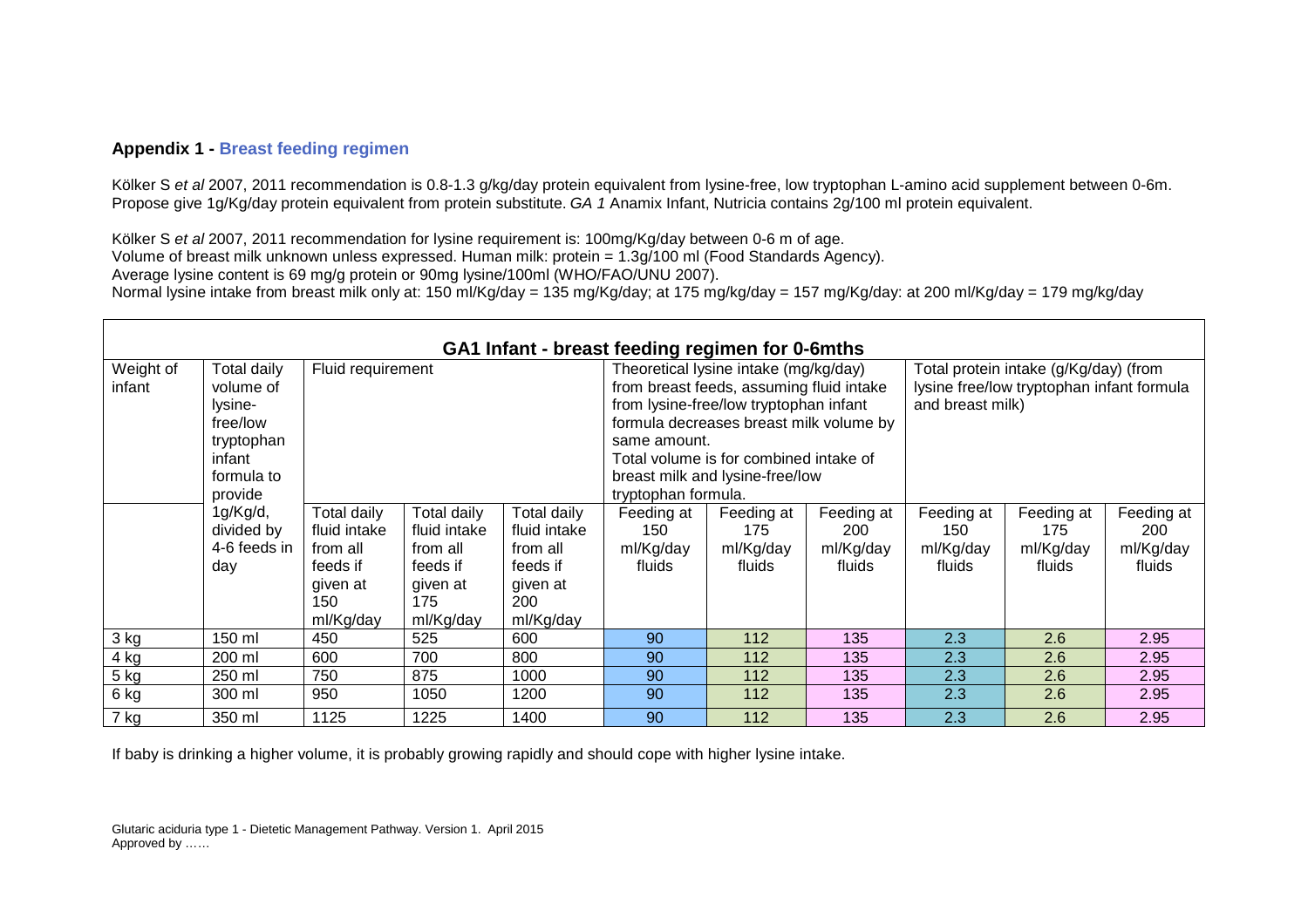## **Appendix 2 - Infant formula/bottle feeding regimen**

Kölker et al 2007, 2011 recommendation is 0.8-1.3g/Kg/day protein equivalent from lysine-free, low tryptophan L-amino acid supplement is given between 0-6m of age. Infant protein substitute [e.g. *GA Anamix Infant,* Nutricia] contains 2g/100 ml protein equivalent.

Kolker *et al* 2007, 2011 recommendation for lysine requirement is 100mg/Kg/day between 0-6 m of age. Whey based Infant formulas contain protein: 1.3g -1.4g/100 ml. Average lysine content is 88 mg/g protein or 114mg lysine/100ml

Normal lysine intake at: 150 ml/Kg/day = 171 mg/Kg/day; at 175 mg/kg/day = 200 mg/Kg/day: at 200 ml/kg/day = 228 mg/Kg/day

|                        | GA 1 Infant formula/bottle feeding regimen 0-6mths                     |                                                                                                                                                                                                                                                       |                            |                            |                                                                                                                                                                                               |                            |                            |                            |  |  |
|------------------------|------------------------------------------------------------------------|-------------------------------------------------------------------------------------------------------------------------------------------------------------------------------------------------------------------------------------------------------|----------------------------|----------------------------|-----------------------------------------------------------------------------------------------------------------------------------------------------------------------------------------------|----------------------------|----------------------------|----------------------------|--|--|
| Weight<br>οf<br>infant | Total volume of<br>whey based<br>infant formula to<br>provide<br>114mg | Daily feed volume to be provided by lysine-free,<br>Total natural<br>low tryptophan infant formula to provide protein<br>protein intake<br>equivalent requirements g/Kg/day<br>g/kg/day -<br>Aim is $0.8 - 1.3$ g/kg/day<br>from whey<br>based infant |                            |                            | Total protein intake (if infant formula provides 114 mg/kg/day<br>lysine and fluid intake deficit is made up from lysine-free/low<br>tryptophan infant formula, (2g protein equivalent/100ml) |                            |                            |                            |  |  |
|                        | lysine/kg/day<br>(if formula<br>contains 114mg<br>lysine/100ml)        | formula<br>providing<br>114mg<br>lysine/kg/day                                                                                                                                                                                                        | Feeding at<br>150ml/Kg/day | Feeding at<br>175ml/Kg/day | Feeding at<br>200ml/Kg/day                                                                                                                                                                    | Feeding at<br>150ml/Kg/day | Feeding at<br>175ml/Kg/day | Feeding at<br>200ml/Kg/day |  |  |
| 3 kg                   | 300 ml                                                                 | 1.3                                                                                                                                                                                                                                                   | 150(1.0)                   | 225(1.5)                   | 300(2.0)                                                                                                                                                                                      | 2.3                        | 2.8                        | 3.3                        |  |  |
| 4 kg                   | 400 ml                                                                 | 1.3                                                                                                                                                                                                                                                   | 200(1.0)                   | 300(1.5)                   | 400(2.0)                                                                                                                                                                                      | 2.3                        | 2.8                        | 3.3                        |  |  |
| $5$ kg                 | 500 ml                                                                 | 1.3                                                                                                                                                                                                                                                   | 250(1.0)                   | 375(1.5)                   | 500(2.0)                                                                                                                                                                                      | 2.3                        | 2.8                        | 3.3                        |  |  |
| 6 kg                   | 600 ml                                                                 | 1.3                                                                                                                                                                                                                                                   | 300(1.0)                   | 450(1.5)                   | 600(2.0)                                                                                                                                                                                      | 2.3                        | 2.8                        | 3.3                        |  |  |
| . 7 kg                 | 700 ml                                                                 | 1.3                                                                                                                                                                                                                                                   | 350(1.0)                   | 525(1.5)                   | 700(2.0)                                                                                                                                                                                      | 2.3                        | 2.8                        | 3.3                        |  |  |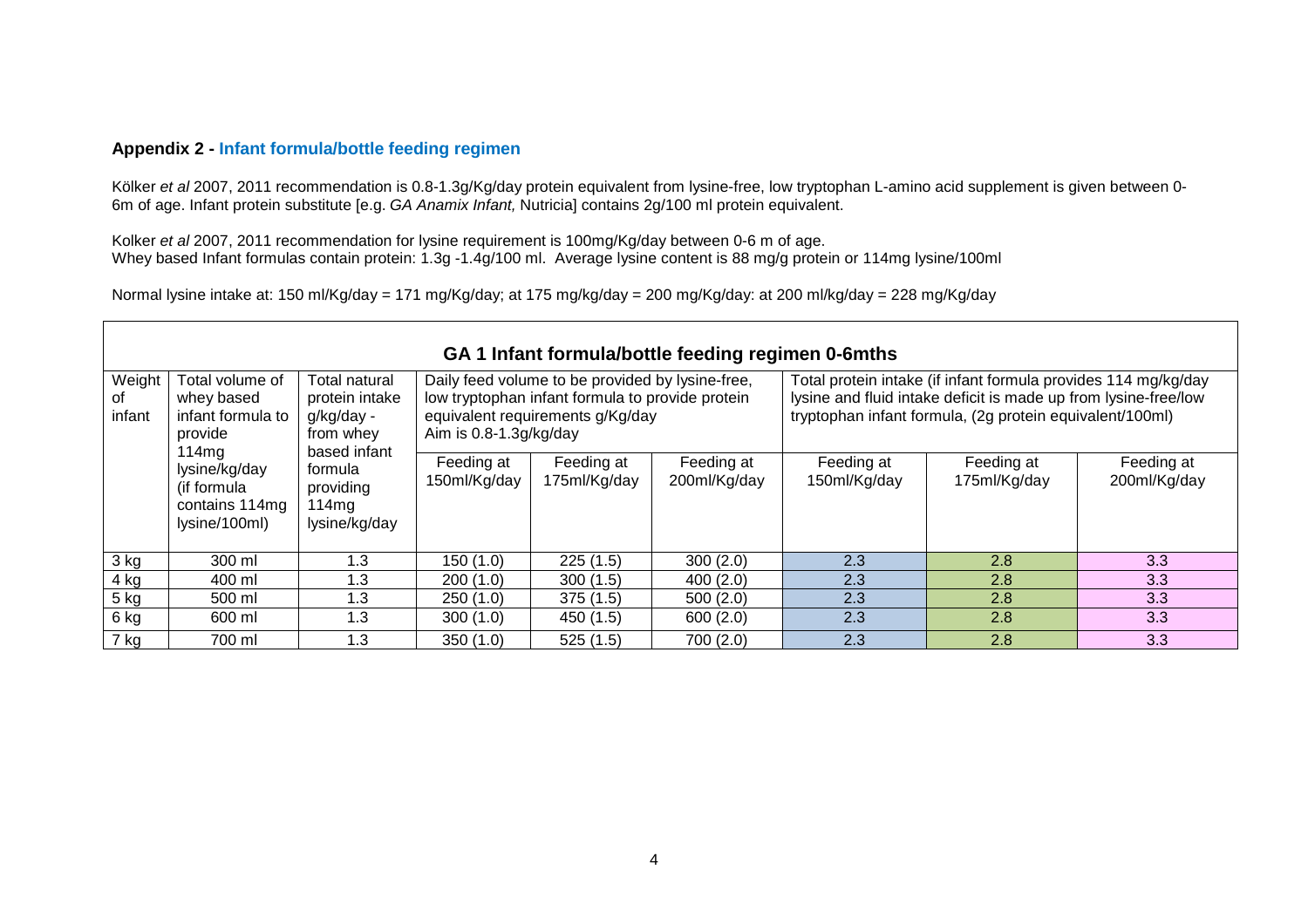#### **Appendix 3**

#### **Emergency regimen**

#### **With every episode of vomiting, diarrhoea or high temperature it is important to:**

1. start glucose polymer and continue lysine-free, low tryptophan amino acid supplement 2. stop natural protein immediately

In any other illness, such as cough or cold without high temperature but impaired appetite it is important to ensure that at least the normal energy intake (using fat and carbohydrate sources) is achieved and the usual daily amount of lysine free/low tryptophan L- amino acid supplement is given. Nasogastric tube feeding may be needed to achieve this. It may be unnecessary to stop or reduce natural protein at this stage, unless symptoms become more severe.

3. for hospital ER guidelines (enteral and IV), refer to [www.bimdg.org.uk](http://www.bimdg.org.uk) emergency guidelines

Reference: Kölker S, Christensen E, Leonard JV, Greenberg CR, Boneh A, Burlina AB, Burlina AP, Dixon M, Duran M, García Cazorla A, Goodman SI, Koeller DM, Kyllerman M, Mühlhausen C, Müller E, Okun JG, Wilcken B, Hoffmann GF, Burgard P. (2011) Diagnosis and management of glutaric aciduria type I-revised recommendations. J Inherit Metab Dis. 34: 677-94. Epub 2011 Mar 23

#### **Appendix 4**

#### **Protein substitutes for Glutaric Aciduria Type 1 - (all ACBS prescribable)**

| <b>Nutrient</b>           | <b>Unit</b> | <b>GA</b><br><b>Anamix</b> | GA Gel *                | GA Gel*           | <b>XLys, Low</b><br><b>Try</b> | <b>XLys, Try</b><br><b>Glutaridon</b> | <b>GA Amino</b><br>5 |
|---------------------------|-------------|----------------------------|-------------------------|-------------------|--------------------------------|---------------------------------------|----------------------|
|                           |             | <b>Infant</b>              |                         |                   | Maxamaid*                      |                                       |                      |
|                           |             | Nutricia                   | Vitaflo                 | Vitaflo           | Nutricia                       | Nutricia                              | Vitaflo              |
|                           |             | per 100<br>ml              | per<br>100 <sub>q</sub> | per 24g<br>sachet | per 100g                       | per 100g                              | per 100g             |
| Suggested<br>suitable age |             | $0-1y$                     | $6m - 10y$              | $6m - 10y$        | $6m - 10y$                     | All ages                              | All ages             |
| Energy                    | kJ          | 287                        | 1413                    | 339               | 1311                           | 1386                                  | 1411                 |
|                           | kcal        | 69                         | 338                     | 81                | 309                            | 326                                   | 332                  |
| Protein<br>equivalents    | g           | $\overline{2}$             | 41.7                    | 10                | 25                             | 77                                    | 83                   |
| Total amino acids         | g           |                            |                         |                   | 30                             | 93                                    |                      |
| Carbohydrate              | g           | 7.4                        | 42.9                    | 10.3              | $\overline{51}$                | 4.5                                   | $\mathbf 0$          |
| Fat                       | g           | 3.5                        | 0.05                    | 0.02              | < 0.5                          | 0                                     | $\mathbf 0$          |
| Fibre                     | g           | 0.8                        | $\Omega$                | $\Omega$          | $\overline{0}$                 | $\mathbf 0$                           | $\mathbf 0$          |
| Vitamins A                | μg          | 59                         | 600                     | 144               | 525                            |                                       |                      |
| Vitamins D                | $\mu$ g     | 1.3                        | 14.6                    | 3.5               | 12                             |                                       |                      |
| Vitamins E                | μg          | 0.7                        | 9                       | $\overline{2.2}$  | 4.35                           |                                       |                      |
| Vitamins C                | mg          | 7.4                        | 63                      | 15                | 135                            |                                       |                      |
| Vitamins K                | $\mu$ g     | 5.6                        | 41                      | 9.8               | 30                             |                                       |                      |
| Thiamin                   | mg          | 0.08                       | 1                       | 0.24              | 1.1                            |                                       |                      |
| Riboflavin                | mg          | 0.08                       | 1.2                     | 0.29              | 1.2                            |                                       |                      |
| Niacin                    | mg          | 0.33                       | 14                      | 3.4               | $\overline{12}$                |                                       |                      |
| <b>Niacin</b>             | mg          | 0.56                       | 18.5                    | 4.4               | 14.7                           |                                       |                      |
| equivalents               |             |                            |                         |                   |                                |                                       |                      |
| Vitamin B6                | mg          | 0.08                       | 1.1                     | 0.26              | 1.4                            |                                       |                      |
| Folic acid                | $\mu$ g     | 8.3                        | 208                     | 50                | 240                            |                                       |                      |
| Vitamin $B_{12}$          | $\mu$ g     | 0.18                       | $\overline{2}$          | 0.48              | 3.9                            |                                       |                      |
| <b>Biotin</b>             | $\mu$ g     | 2.7                        | $\overline{25}$         | 6                 | 120                            |                                       |                      |
| Pantothenic acid          | mg          | 0.4                        | 5                       | 1.2               | 3.7                            |                                       |                      |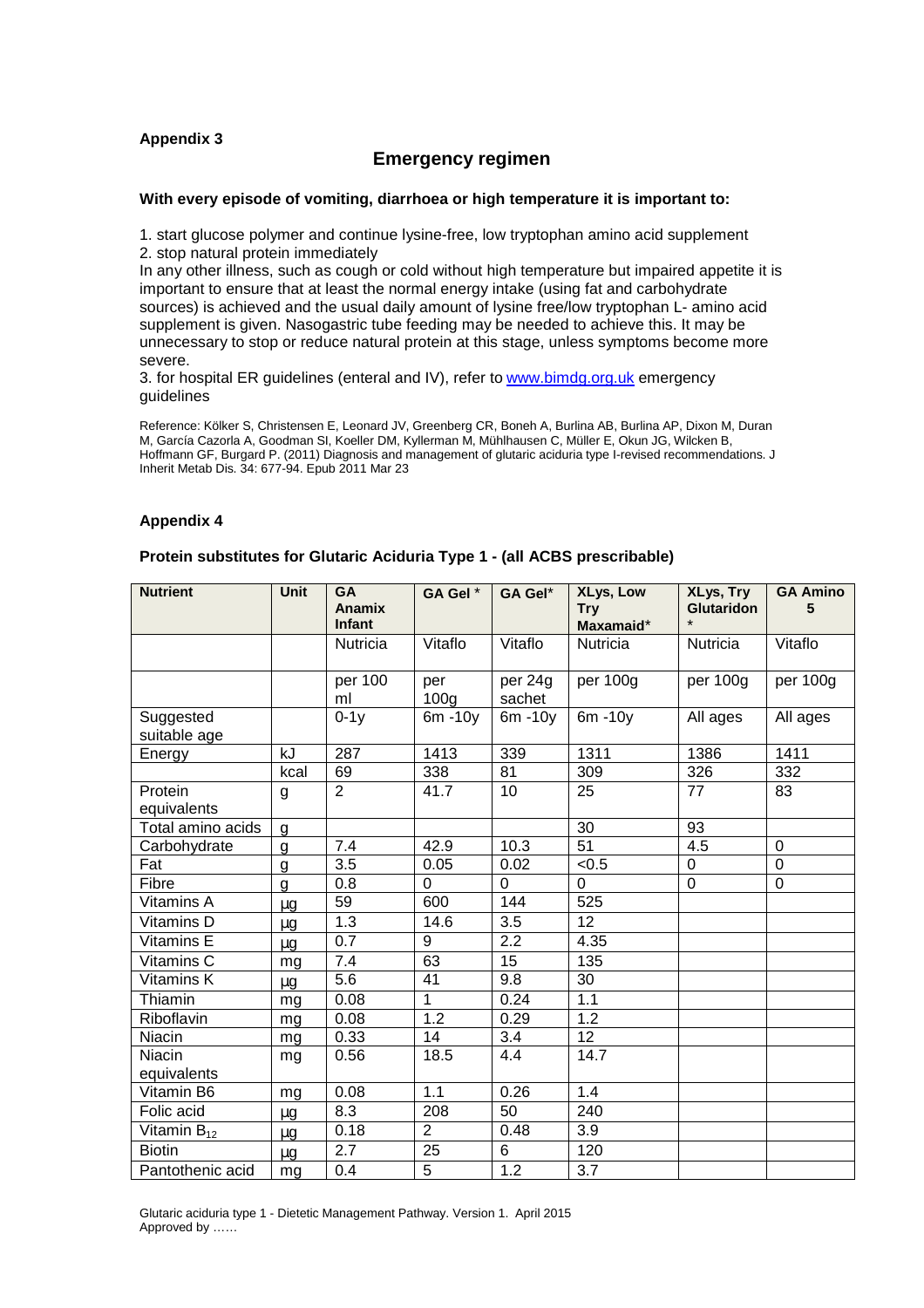| Choline         | mg   | 13.7                   | 279      | 67       | 110              |      |           |
|-----------------|------|------------------------|----------|----------|------------------|------|-----------|
| Myo-inositol    | mg   | 14.7                   | $\Omega$ | $\Omega$ | 55.5             |      |           |
| Sodium          | mmol | 1.2                    | 16.3     | 3.9      | 25.2             |      |           |
| Potassium       | mmol | 1.9                    | 23.5     | 5.6      | 21.5             |      |           |
| Chloride        | mmol | 1.5                    | 16.3     | 3.9      | 12.7             |      |           |
| Calcium         | mg   | 62                     | 1083     | 260      | 810              |      |           |
| Phosphorus      | mg   | 45                     | 825      | 198      | 810              |      |           |
| Magnesium       | mg   | 9                      | 167      | 40       | 200              |      |           |
| Iron            | mg   | 1.2                    | 14       | 3.4      | 12               |      |           |
| Copper          | mg   | 0.065                  | 0.8      | 0.19     | 1.8              |      |           |
| Zinc            | mg   | 0.9                    | 11       | 2.6      | 13               |      |           |
| Manganese       | mg   | 0.06                   | 1.7      | 0.41     | 1.6              |      |           |
| lodine          | μg   | 12.5                   | 138      | 33.1     | 100              |      |           |
| Molybdenum      | μg   | 1.8                    | 50       | 12       | 100              |      |           |
| Selenium        | μg   | 2.3                    | 35       | 8.4      | 40               |      |           |
| Chromium        | μg   | 2.1                    | 71       | 17       | 40               |      |           |
| Package size    |      | 400 <sub>g</sub>       |          | 24g      | 500 <sub>q</sub> | 500g | 6g sachet |
|                 |      | Scoop 5g               |          | sachet   |                  |      |           |
| <b>Flavours</b> |      |                        |          |          | unflavoured      |      |           |
| Other           |      | Contains<br>prebiotics |          |          |                  |      |           |

\*Analysis unflavoured